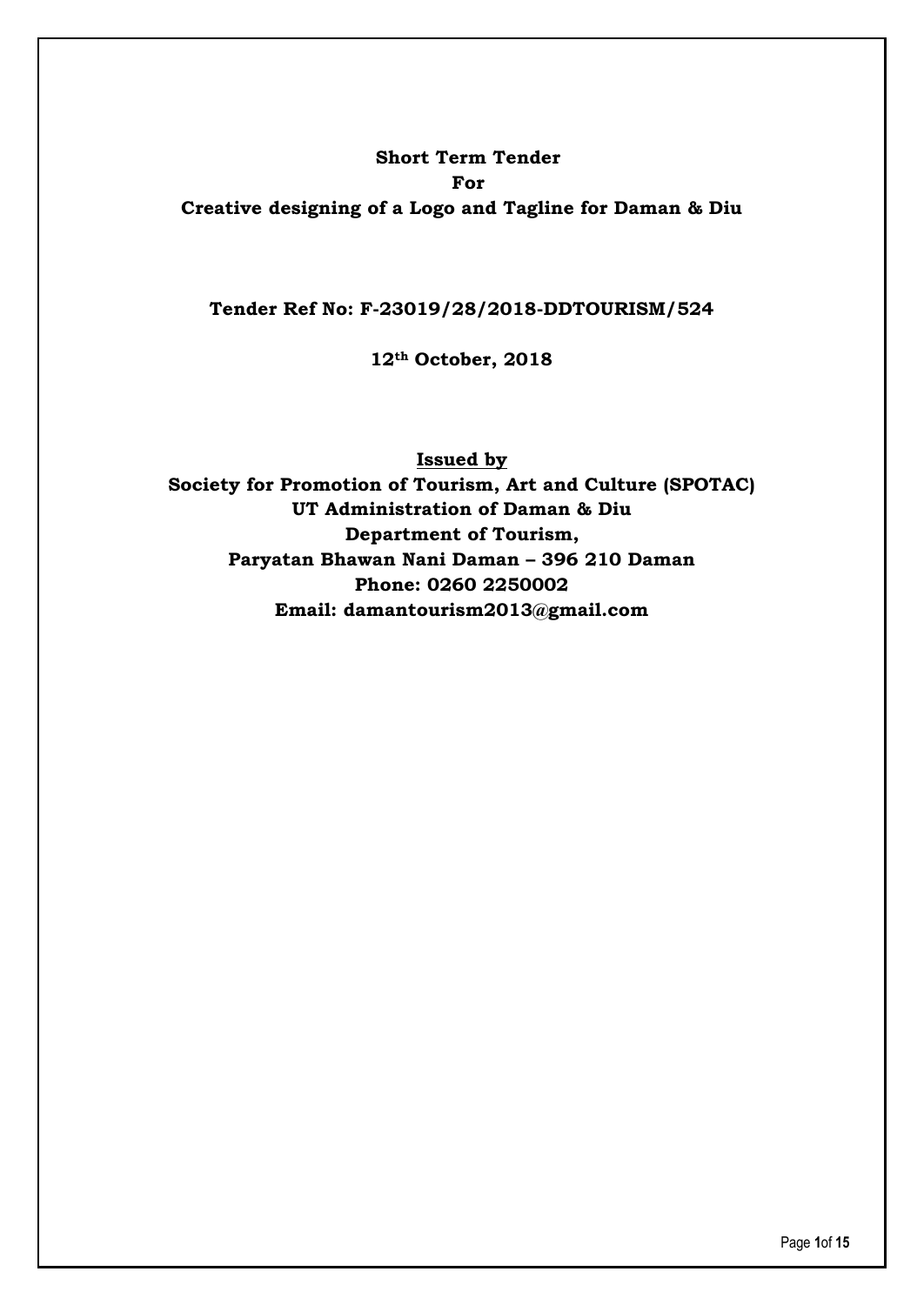# **U.T. ADMINISTRATION OF DAMAN & DIU, Society for Promotion of Tourism Art and Culture, Daman**

## **Section-1 Notice Inviting Tender (NIT)**

**Tender No.** F-23019/28/2018-DDTOURISM/524 **Dated:** 12/10/2018

- **1.** The Society for Promotion of Tourism, Art and Culture (SPOTAC), Daman proposes to select a Logo and Tagline for Daman and Diu. The Society for Promotion of Tourism, Art and Culture (SPOTAC), Daman on behalf of president of India invites **Short Term Tender** from the eligible firms for said purpose.
- **2. Name of Services**: Creative Designing of Logo and Tagline for Daman and Diu.
- **3. Quantity & Specification:** As per Scope of Work.

### **4. Tender schedule is as follows**:

|    | <b>Bid Document Downloading Starts</b>                                            | 12/10/2018           |
|----|-----------------------------------------------------------------------------------|----------------------|
| 2. | Closing date and time for submission of<br>tender and important documents offline | 24/10/2018; 11:00 AM |
| 3. | Tender opening date & time (Technical<br>Bid)                                     | 24/10/2018; 11:30 AM |
| 4. | Presentation                                                                      | 24/10/2018; 12:00 PM |
| 5. | Tender opening date & time<br>(Financial)<br>Bid)                                 | 24/10/2018; 03:00 PM |

# **Hard copies of all the relevant documents must be submitted in the office of the Society for Promotion of Tourism, Art and Culture (SPOTAC), Daman on or before the closing date of the tender.**

**5.** Accepting Authority: Member Secretary, The Society for Promotion of Tourism, Art and Culture (SPOTAC), Paryatan Bhawan Nani Daman – 396 210 , UT Administration of Daman & Diu, Phone: 0260 2250002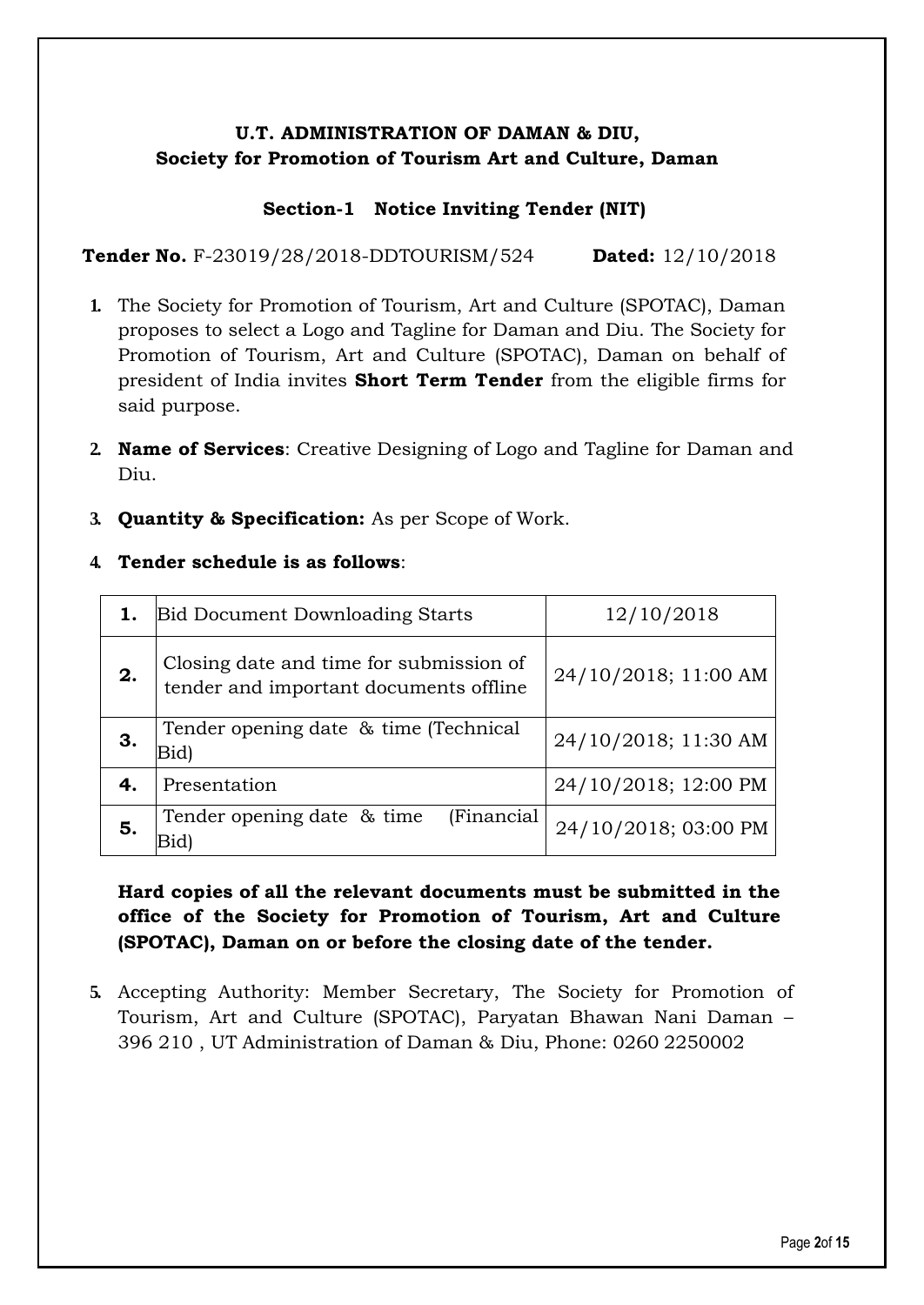# **Section-2**

## **General Notice**

Short Term Tender through two tier bid system on Quality and Cost Base Selection (QCBS) is invited by the Society for Promotion of Tourism, Art and Culture (SPOTAC) for selection of an agency/firm to design a Logo and Tagline for Daman & Diu. Interested eligible agencies, may submit the bids.

## **1. Scope of Work**

- a) Agency will have to design a unique logo for Department of Tourism, Daman and Diu along with a Tagline.
- b) The logo shall be a brand identity for Daman-Diu;
	- 1) Should encompass the territory's core values, characteristics aspiration and truest distinctions.
	- 2) Establish the insights in to promoting the territory of Daman & Diu in the global tourism map.
	- 3) Be a big idea that can surprise, inspire, and distinguish it for years to come.

## **c) Logo & Rationale:**

- 1) Logo must be submitted with the rationale of the design.
- **2)** Artwork: **The designs must be submitted in PNG/JPEG format with transparent background in a Compact Disk (CD).**
- 3) Rationale: Maximum of 50 words in English to describe the concept, theme and symbolic elements of the logo proposed.
- 4) Logo should be colourful and should represent ethos, core values, characteristics, aspirations, heritage and distinctions of the territory of Daman and Diu.
- 5) Logo designed should be compatible so that it is usable on the website/social media such as Twitter/Facebook and on printed materials such as b/w press releases, stationery and signage, labels etc.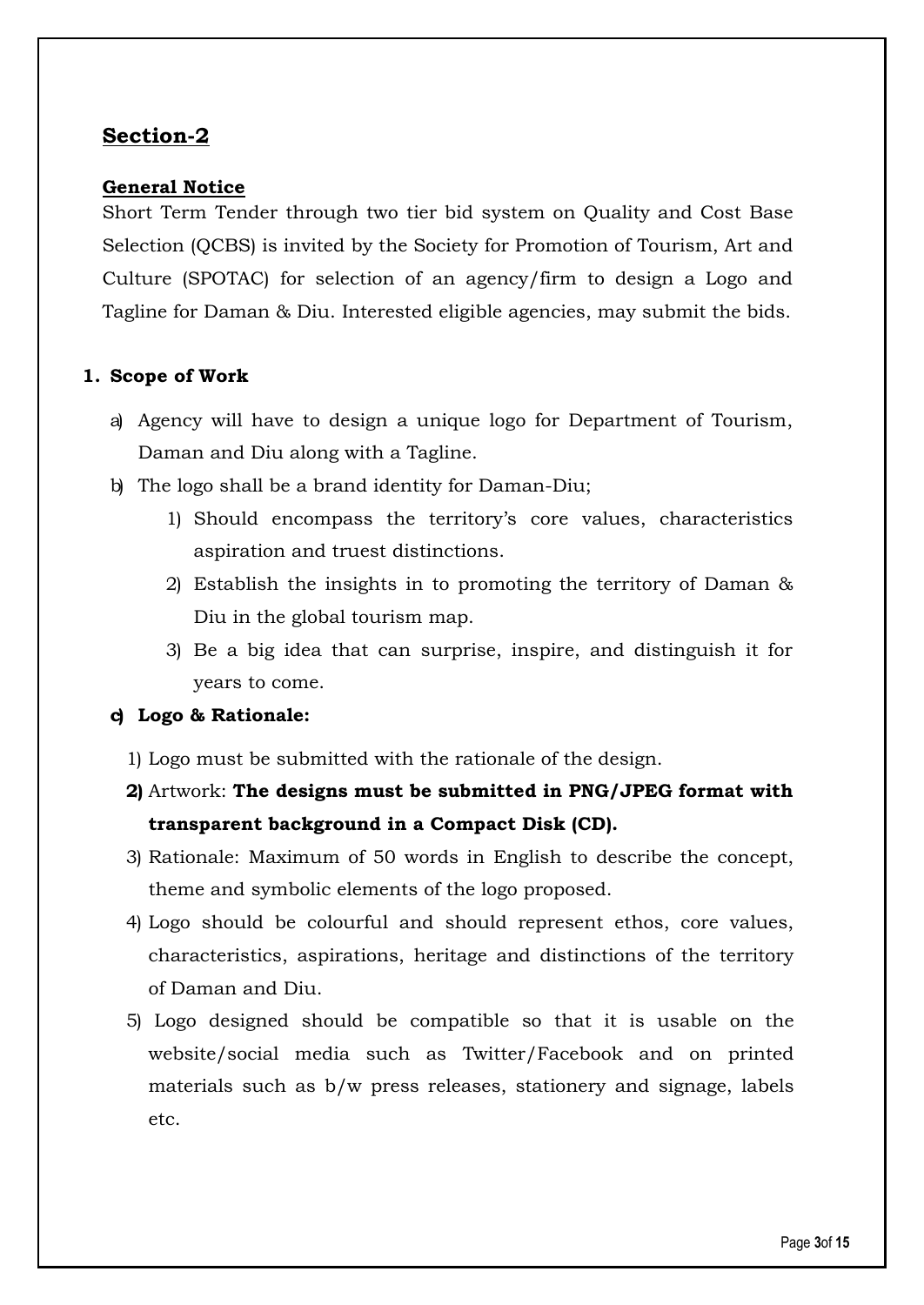### **4. Intellectual Property Rights**

- 1. The selected agency will be required to submit the EPS/CDR/SVG/PSD/original drawing or digital file of the logo on request by the Tender Inviting Authority.
- 2. Agency need to acknowledge and agree that all copyright and other rights in the logo including rights in the drawings, text or any other content submitted to the Tender Inviting Authority in this regard shall be solely and exclusive owned by the Department of Tourism, Daman in case the logo & Tagline is selected. The selected agency shall agree to assign absolutely all intellectual property rights, including the right to use, reproduce, modify, publish, license and/or otherwise deal with (whether for commercial and non-commercial purpose) of the selected logo designs without any charge.
- 3. Agency represent and warrant that their own original work/creation and do not infringe the intellectual property rights of any third party. Anyone found infringing on others copyright would be disqualified. The society does not bear any responsibility for copyright violations or infringements of intellectual property carried out by the agency.

### **5. Rates and Quotes**

The rates quoted shall be inclusive of all taxes and duties as applicable as per the law. The quoted rates shall be firm and shall not be subject to any change whatsoever.

### **6. Submission of Tender**

The bidder shall submit the mandatory documents of the tender and the financial bid and the other related hard copies of the firm may be submitted in a sealed envelope super scribed as "Short Term Tender for Selection of Creative designing of the Logo and Tagline."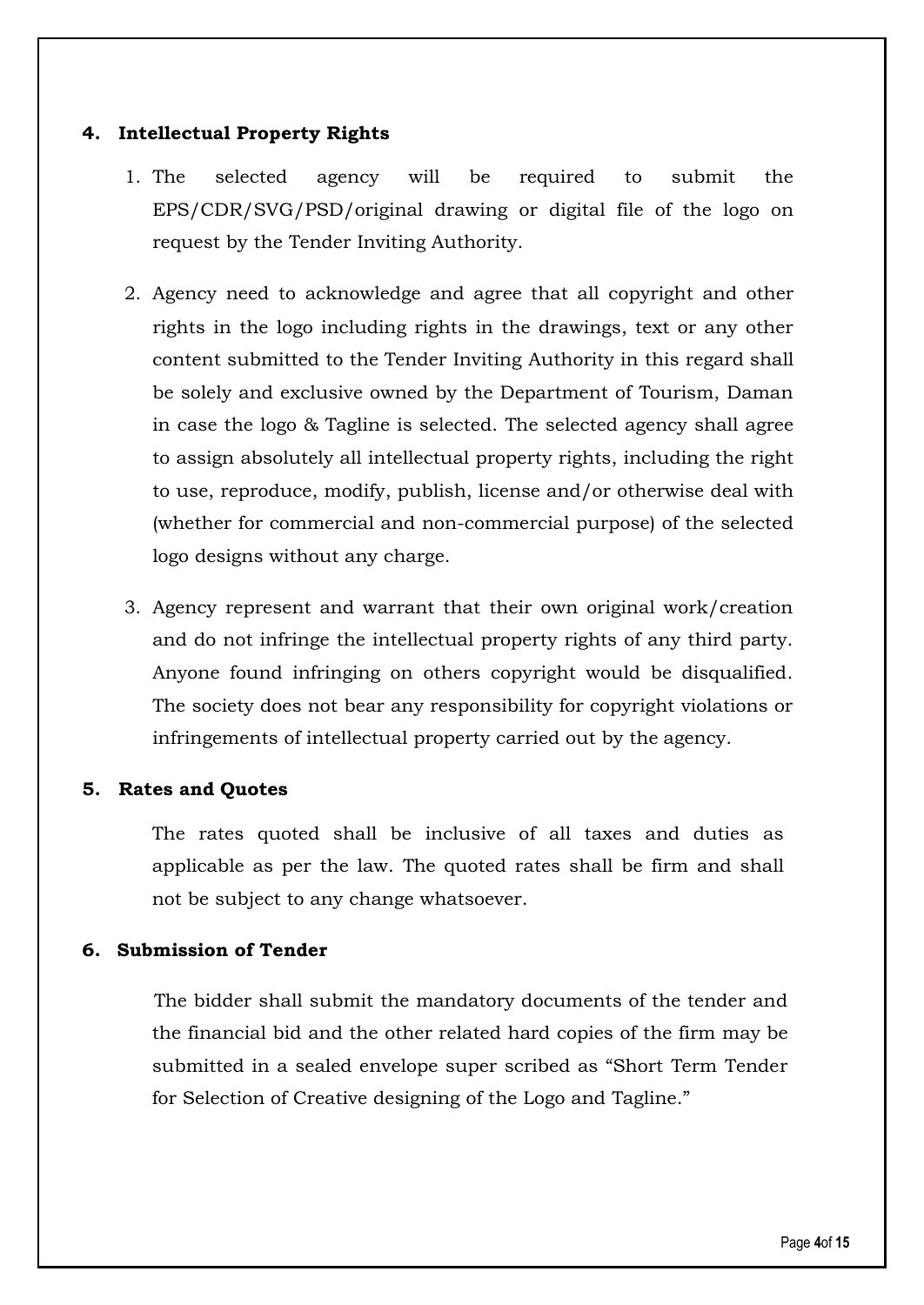## **7. Opening of Tenders**

The Tender Inviting Authority will open the tenders at the specified date and time as indicated in the tender document.

#### **8. Tender Evaluation**

The bids will be evaluated by the Evaluation Committee duly approved by the competent authority which will decide successful bidder on the basis of Quality cum cost basis.

## **9. Scrutiny of Tenders**

## **Unresponsive bids:**

The tenders will be scrutinized before further evaluation to determine whether they are complete and meet the essential and important requirements, conditions etc. as prescribed in the Tender Document. The tenders received, are liable to be treated as non – responsive and will be summarily ignored, if following documents are not attached along with the bid.

- (i) Tender form not duly signed and stamped. (i.e. all the terms & conditions of tender document are acceptable.)
- (ii) Tender is unsigned and incomplete in any aspect.
- (iii) Tender validity is shorter than the required period.

### **10. Tender Validity**

The tenders shall remain valid for acceptance for a period of 180 days (one hundred eighty days) after the date of tender opening prescribed in the Tender Document.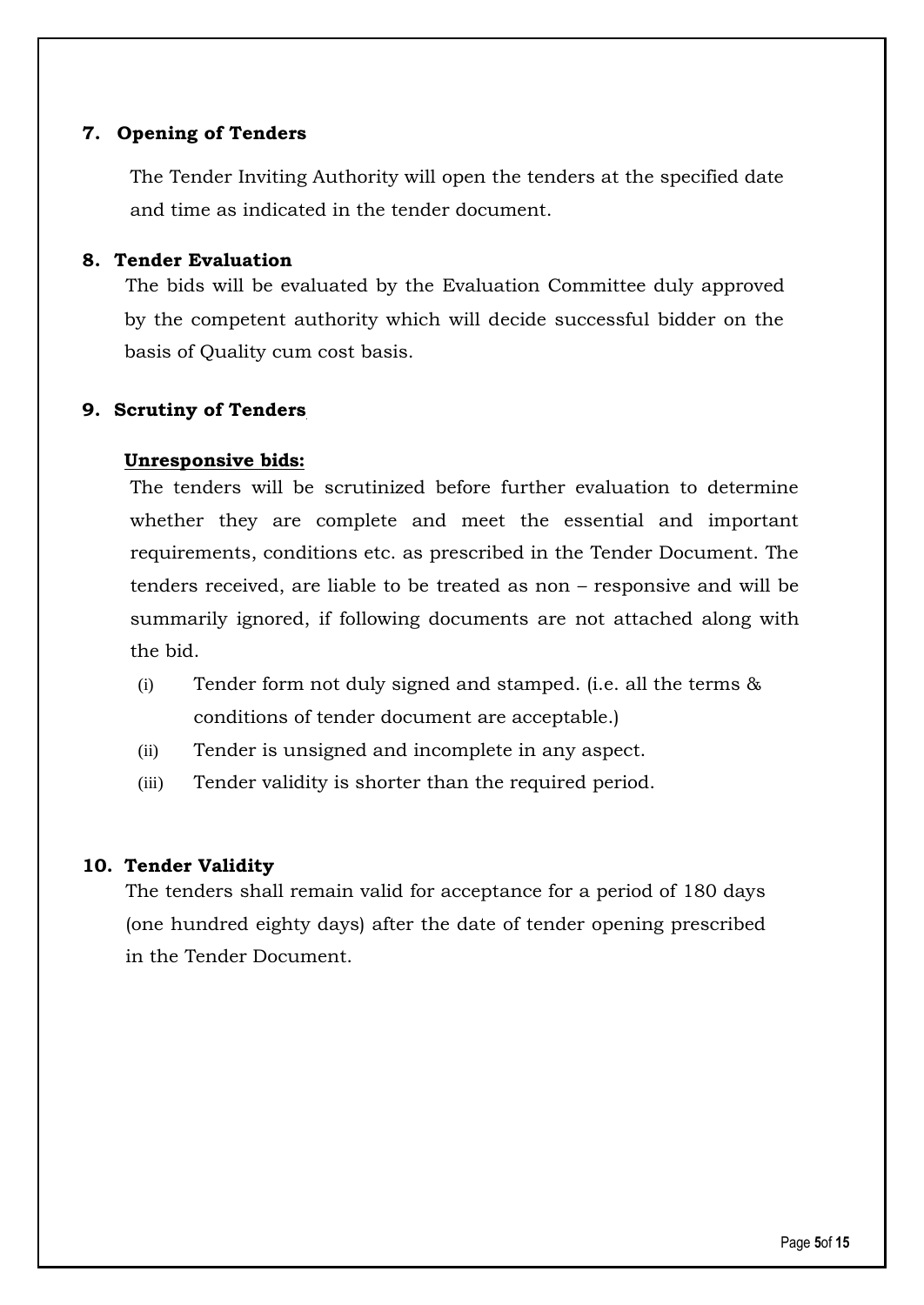## **11. Award of work**

Award of work against the tender is at the sole discretion of the Tender Inviting Authority. Proposal of the successful bidder would form the basis for future negotiations and lead to issuing of a Letter of Award (LOA).

- After selection, a Letter of Award (LOA) shall be issued in duplicate, by the Tender Inviting Authority to the Selected Bidder and the Selected Bidder shall sign and return the duplicate copy of the LOA in acknowledgement thereof. In the event of the duplicate copy of the LOA duly signed by the Selected Bidder is not received by the stipulated date, the Authority may, unless it consents to extension of time for submission thereof, cancel the LOA and the next highest ranking Bidder may be considered.
- The Tender Inviting Authority reserves the right to relax any of the conditions of the Tender Document if suitable bidders are not found due to exigency of situation.

## **12. Eligibility Criteria and Mandatory Documents**

(A) Eligibility Criteria

- The agency should have executed similar work experience in designing logo along with the tagline for any state/national tourism board/ renowned tourism company/ any other multinational company.
- The agency should have a single work order of similar work of atleast 2 lakhs or above.

### (B) Mandatory Documents

- Tender fee: The agency will have to submit a tender fee of amount Rs. 500/- (Rupees Five Hundred only) in the form of Demand Draft in favour of the MEMBER SECRETARY (SPOTAC), Daman payable at Daman
- EMD: The agency will have to forward the application along with the Earnest Money deposit (EMD) of Rs. 10,000/- (Rupees Ten Thousand only) in the form of Demand Draft in favour of the MEMBER SECRETARY (SPOTAC), Daman payable at
- Daman. The EMD shall be valid for a period of 180 days.
- The bidder shall be a registered company / proprietary firm in India under the Companies Act 2013 or registered under the relevant provisions/ Acts in India. The bidder has to be necessarily registered in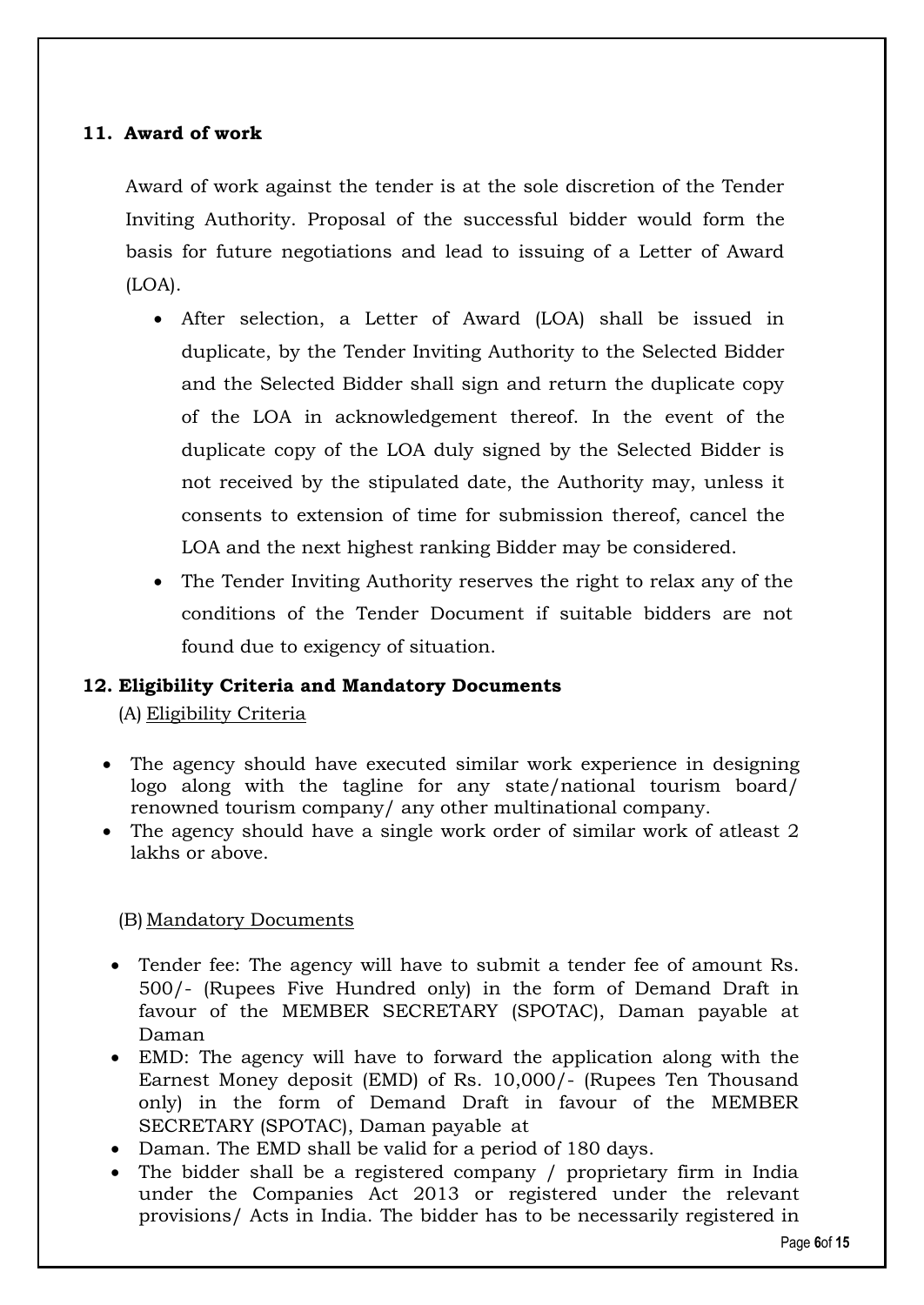India.

-

- Minimum cumulative turnover should be Rs. 30 lacs in last three years. Duly certified CA certificate shall only be accepted.
- The bidder should submit PAN Card and GST Registration (as applicable).
- The bidder should not have been black-listed by Central/ State Governments/ PSUs at any point of time. There should not be any criminal proceedings / conviction against the bidder at any point of time. A declaration of the same shall be submitted.
- IT returns of past three financial years along with audited financial reports duly certified by a CA must be submitted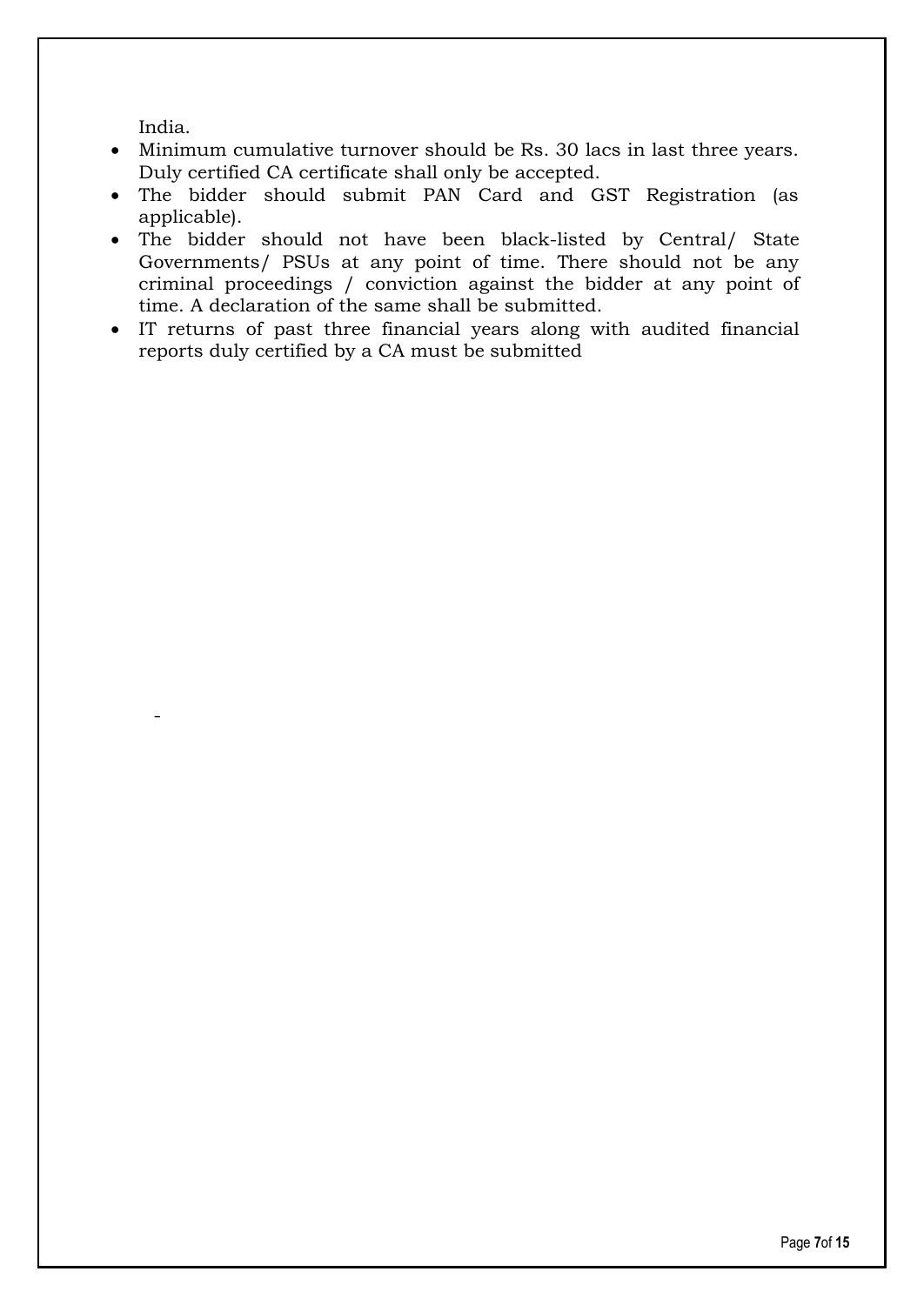# **Section-3 Tender Form**

**(**For all the terms & conditions of tender document are acceptable to bidder**)**

To The Society for Promotion of Tourism, Art and Culture (SPOTAC), Department of Tourism Paryatan Bhawan, Nani Daman – 396 210 Daman UT Administration of Daman & Diu

Ref No. Dated

I/We, the undersigned have examined the above mentioned tender document, including amendment/corrigendum no. , dated (*if any*), the receipt of which is hereby confirmed. We now offer to create and submit the *services in* conformity with your above referred document.

If our tender is accepted, we undertake to perform the services as mentioned in tender document with the delivery schedule specified in the "Scope of Work" of tender document.

I/We further confirm that, if purchase order placed with us, we shall provide you with a performance security of required amount in an acceptable form for due performance of the contract.

I/We agree to keep our tender valid for acceptance as required in tender document or for subsequently extended period, if any, agreed to by us. I/We also accordingly confirm to abide by this tender up to the aforesaid period and this tender may be accepted any time before the expiry of the aforesaid period. I/We further confirm that, until a formal contract is executed, this tender read with your written acceptance thereof within the aforesaid period shall constitute a binding contract between us.

I/We further understand that you are not bound to accept the lowest or any tender you may receive against your above-referred tender enquiry.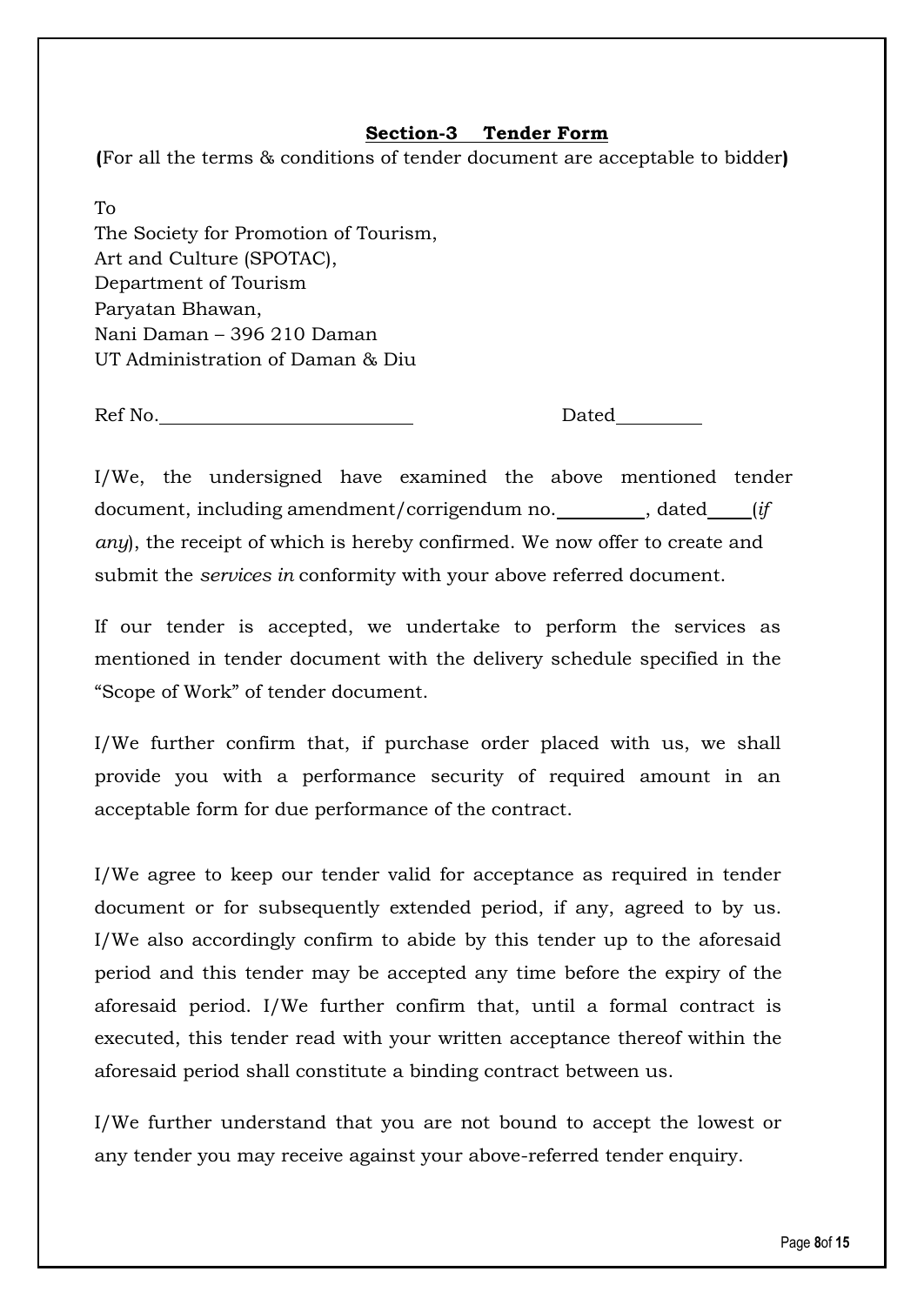We confirm that we qualify all the eligibility criteria & terms and conditions specified in the Short Term Tender for Selection of Creative designing of the Logo and Tagline as on date.

I/We confirm that we fully agree to the terms and conditions specified in above mentioned the document, including amendment/ corrigendum etc. if any.

(Signature with Date) (Name and Designation)

To Be Signed By the Proprietor / All Partners of the Firm / Directors of the Company under Its Common Seal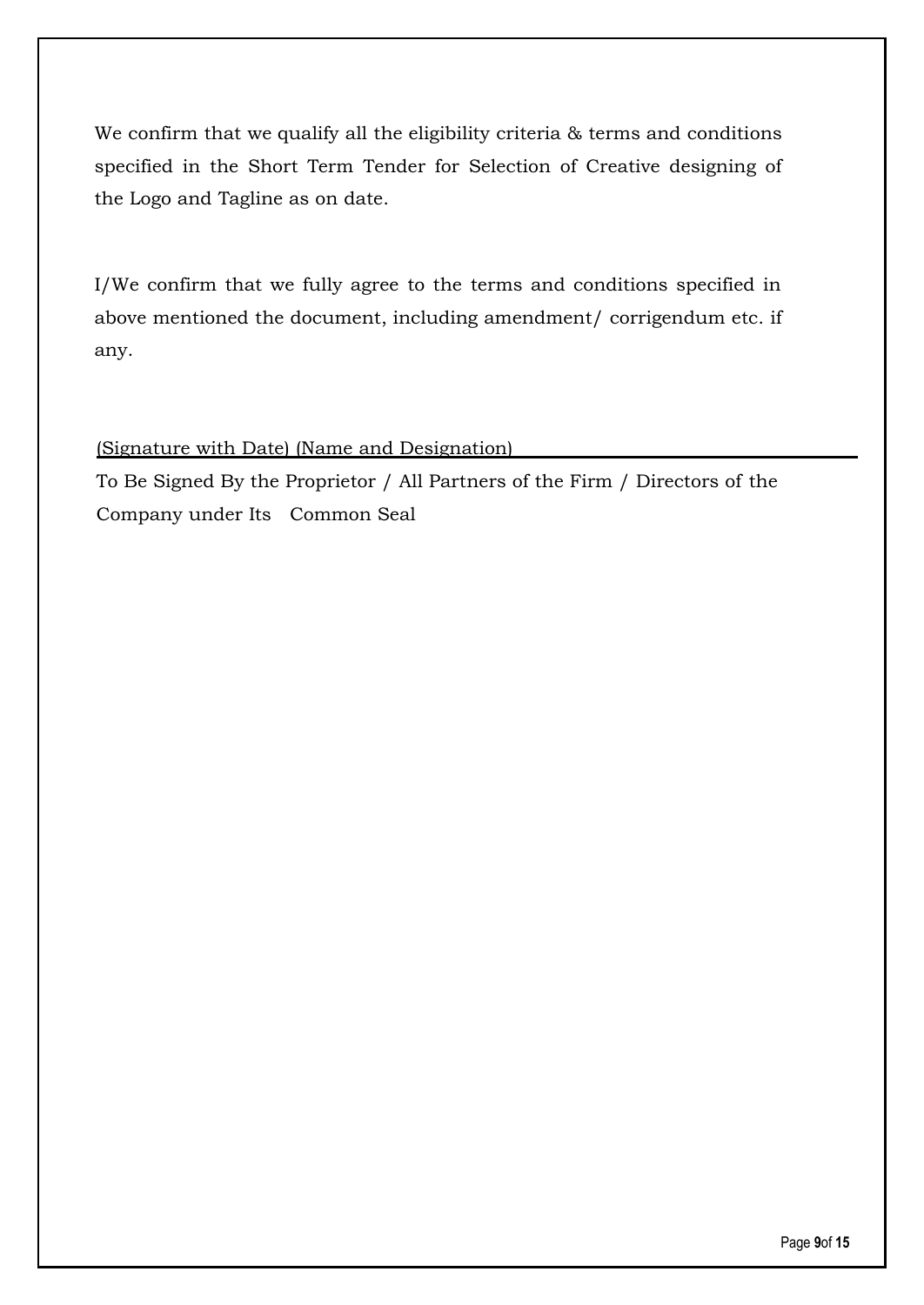## **Section 4 Instructions to Bidders**

## **1. Tender Contents**

The Tenders are to be submitted offline at the office of The Society for Promotion of Tourism, Art and Culture (SPOTAC), Daman in 2 part bid system:

- Technical Proposal (signed and stamped the Tender document)
- Financial Proposal

## **Technical Proposal**

The Technical proposal should contain

- a) Tender Document (duly signed and stamped to be submitted along with physical bid document)
- b) Concept for implementing the assignment along with proof of technical expertise.

## **Financial Proposal**

The Agency has to submit the financial bid for implementing the assignment as per the format enclosed. The financial bid should contain all expenses involved in the assignment like transportation, accommodation, out of pocket expense, etc.

## **2. Right to accept / reject tender**

No tender will be considered unless the tender documents are fully and completely filled in. All information that may be asked from a bidder must be unequivocally furnished.

The Deputy Director Tourism/ Member Secretary- SPOTAC, Daman reserves to itself the right to accept or reject any tender or reject all tenders without assigning any reason thereof, and without thereby incurring any liability to the affected bidders. The tenders shall be considered invalid and non-responsive for non-submission of any document stipulated herein

## **3. Commencement of work**

The date of receipt of Work order shall be considered to be the date of commencement of work.

## **4. Escalation of Prices**

The prices quoted shall be firm and shall remain applicable during the entire period of the contract till completion (including extension of time granted, if any) and no escalation in prices will be permitted due to increase in prices of materials, rise in labour prices or due to any other reasons.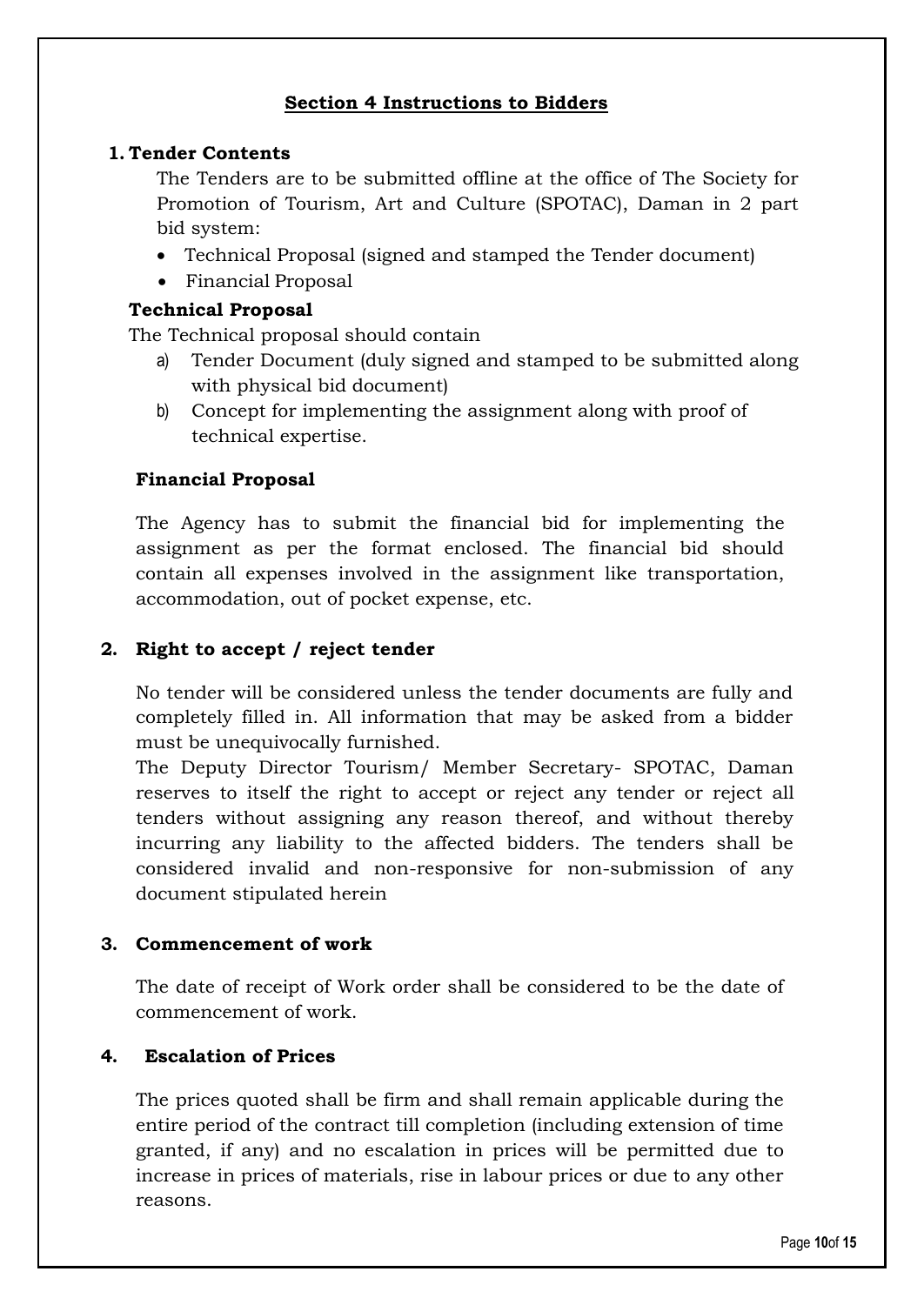## **SECTION 5: TERMS & CONDITIONS**

- **1.** Bidders are strictly advised to go through all the documents in connection with this contract carefully.
- **2.** The work shall be carried out in appropriate stages under the direction and supervision of the Tender Inviting Authority.
- **3.** The Successful Bidder shall not be entitled to any compensation for any loss suffered by him on account of delay in commencing or executing the work whatever the cause for such delays may be including delays in procuring Government controlled or other materials.
- **4.** The final selected Logo and Tagline shall become the intellectual property of the Department and the agency shall not have any right over to the same.
- **5.** In case there are any allegations from any third party regarding plagiarism and infringement of any copyright, then the sole responsibility and the consequent legal proceedings for the same shall be that of the agency and the agency will have to indemnify the Tourism Department/SPOTAC, Daman against the same. The agency will have to indemnify and keep indemnified the Tourism Department/SPOTAC, Daman against any or all claims arising out of any or all actions of the agency.

## **6. Damage to Persons and Property**

The Successful Bidder shall indemnify and keep indemnified the Tender Inviting Authority against all losses and claims for injuries or damages to any person or property whatsoever which may arise out of or in consequence of the construction and maintenance of works and against all claims, demands, proceedings, damages, costs, charges, expenses, whatsoever in respect thereof in relation thereto.

### **7. Compliance with the Law**

1. The Successful Bidder shall comply with all the bye-laws and regulations of local and other statutory authorities having jurisdiction over the works and shall be responsible for the payment of all fees and other charges and the giving and receiving of all necessary notices, and keep the Tender Inviting Authority informed of the said compliance with the by-laws, payments made, notices issued and received.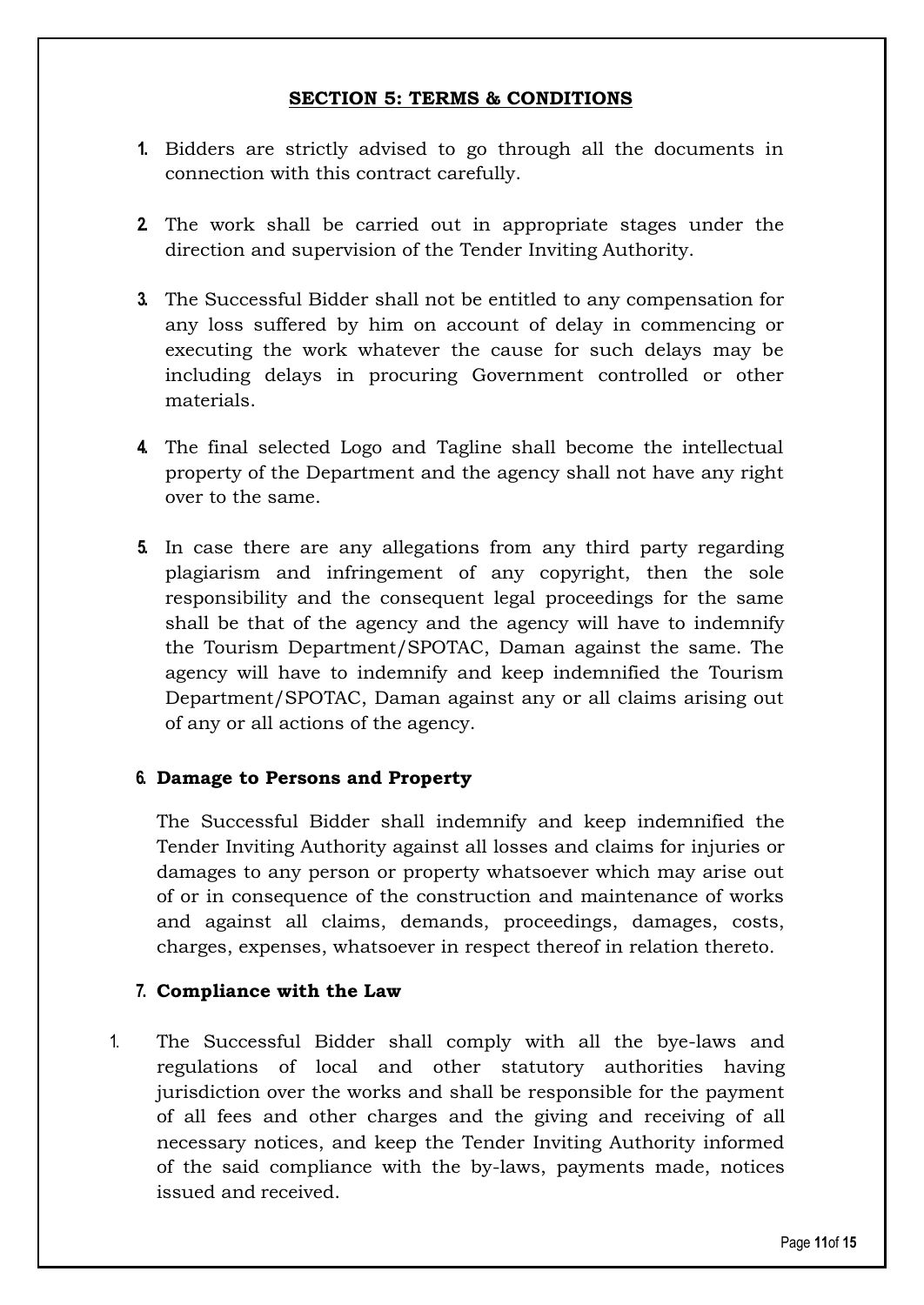2. If any conflict arises between the selected bidder and the Tender Inviting Authority during the period of execution or after completion of work, Hon'ble Courts of Daman shall have the jurisdiction and the venue of arbitration shall be Daman and will be governed by provisions of the Indian Arbitration & Reconciliation Act.

## **8. Payments**

Successful Bidder can claim the payment only after completion of the job against invoice. The selected agency shall be ready to take up work beyond the mentioned scope if felt necessary and asked by the Tender Inviting Authority and the Tender Inviting Authority shall give effect to such payment arising out of the additional work.

# **9. Work treated as Completed**

The work shall not be treated as complete until and unless

 The successful bidder submits the logo along with the tagline in given format to the Tender Inviting Authority satisfactorily after taking into consideration all the suggestions and alterations (if any).

# **10. Scope of Contract**

The Successful Bidder shall carry out and complete the said work in every respect in accordance with this contract.

- a. The re-execution of any works executed by the Successful Bidder.
- b. The amending and making good of any defects after completion.

## **11.Extra Work**

Should it be found after the completion of the works that some extra work has been carried out on due instruction from the Tender Inviting Authority, the price for such extra work will be ascertained on mutually negotiated terms.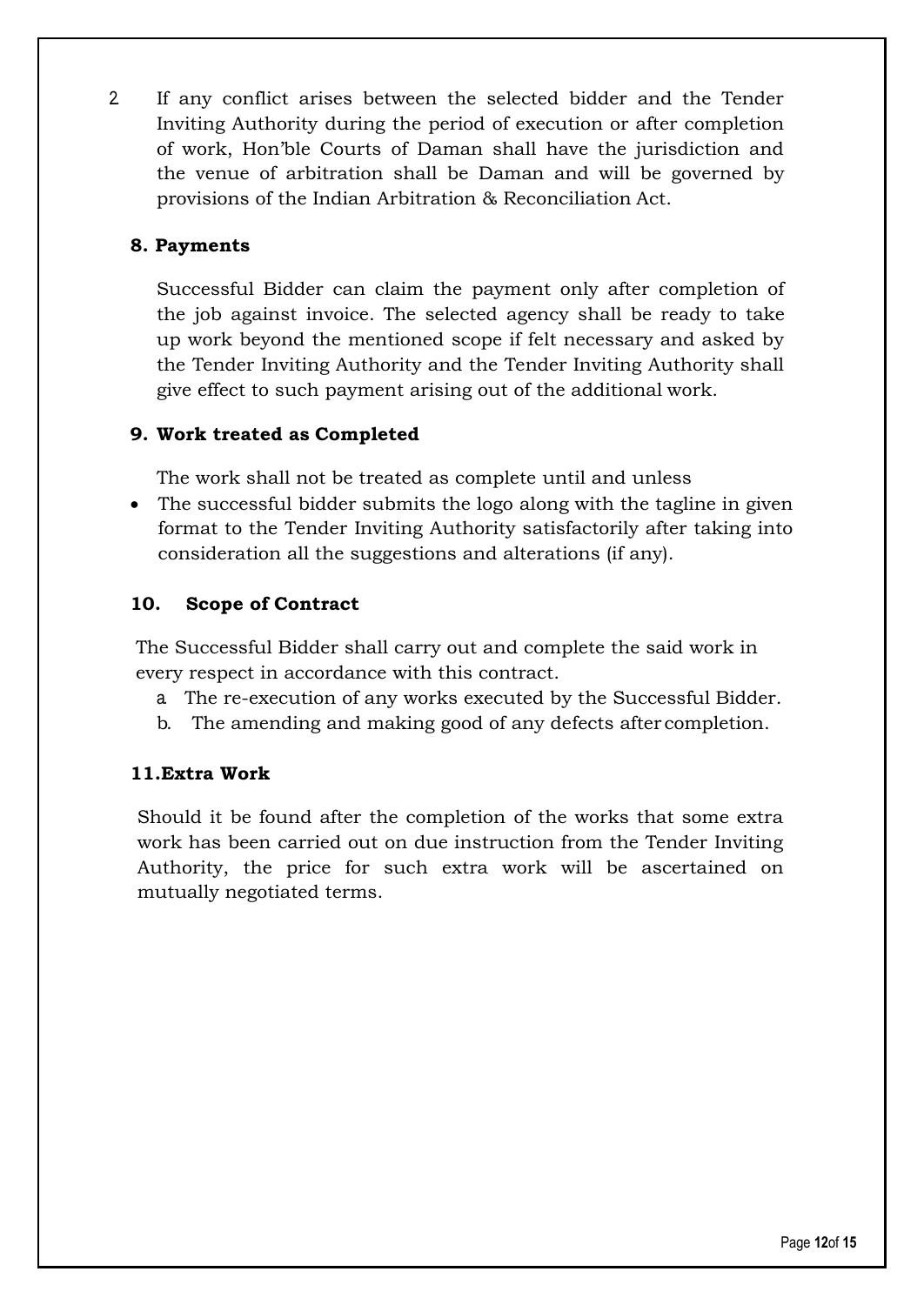### **Selection Procedure:**

A selection committee will evaluate the technical as well as financial bids on last date of submission. The technical bids of all Tenderers will be opened first.

The technical evaluation will carry a weightage of 70 marks. The financial bid will carry weightage of 30 marks. The experience as per technical eligibility will carry 20 marks and the Presentation or creative execution plan will carry weightage of 50 marks.

Financial evaluation will carry a weightage of 30 marks. The lowest financial offer will be the benchmark for financial evaluation and will get 30 marks and the next higher offer will be evaluated in the form of lowest rate X 30 /Offered rate

The agency which scores the highest aggregate marks on the basis of cumulative marks obtained in technical bid and financial bids (after adding the scores from the technical, presentation and financial evaluation) will be awarded the contract for Creative designing of the Logo and Tagline for Daman and Diu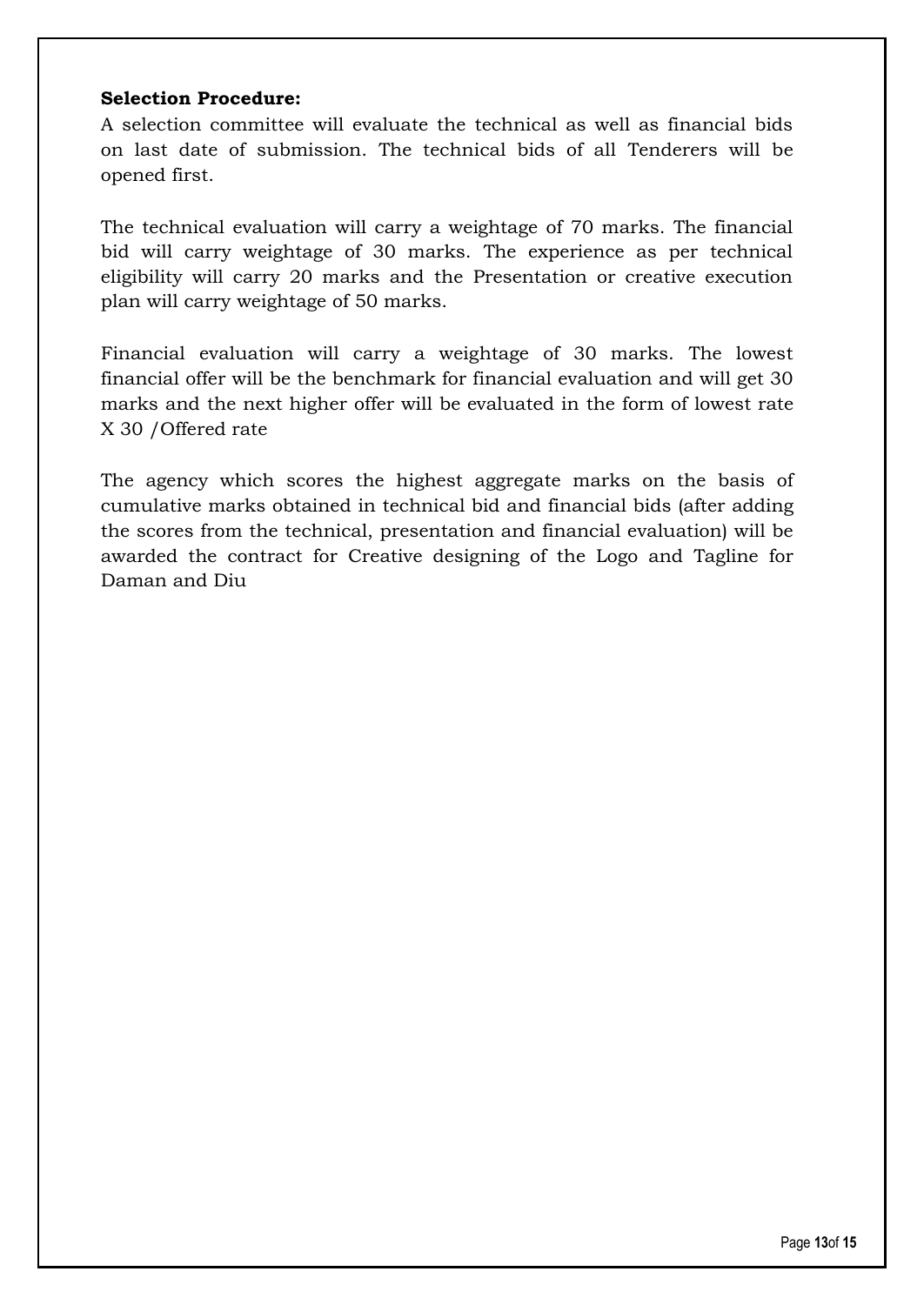#### **Appendix – I Short Term Tender For**

# **Creative designing of a Logo and Tagline for Daman & Diu**

# **PART A (Technical Bid)**

| Sr. No.        | Item                     | <b>Evaluation Criteria</b>                                                                                                                                                                                                                                                                                                                                                                                                                                                                                      | <b>Marks</b> |
|----------------|--------------------------|-----------------------------------------------------------------------------------------------------------------------------------------------------------------------------------------------------------------------------------------------------------------------------------------------------------------------------------------------------------------------------------------------------------------------------------------------------------------------------------------------------------------|--------------|
| $\mathbf{1}$   | Technical<br>eligibility | Experience in designing logo along with<br>the tagline for any state/national<br>tourism board/ renowned tourism<br>company:<br>Agency having experience<br>οf<br>$\bullet$<br>designing atleast 2 logos along with<br>the tagline - 20 marks<br>Agency having experience<br>οf<br>$\bullet$<br>designing atleast 1 logo along with<br>the tagline - 10 marks                                                                                                                                                   | 20           |
| $\overline{2}$ | Presentation             | Presentation reflecting proposed logos<br>and taglines. Evaluation will be based<br>on the quality of presentation. The<br>presentation should cover the following<br>in sufficient detail:<br>Elements used in the proposed logo<br>$\bullet$<br>along with what each element<br>represents about the territory.<br>Rational of the logo<br>$\bullet$<br>The presentation must also include a<br>$\bullet$<br>detailed explanation of the tagline<br>proposed.<br>Sources to reproduce logo<br>and<br>tagline. | 50           |

Signature & Seal of the Bidder

Date